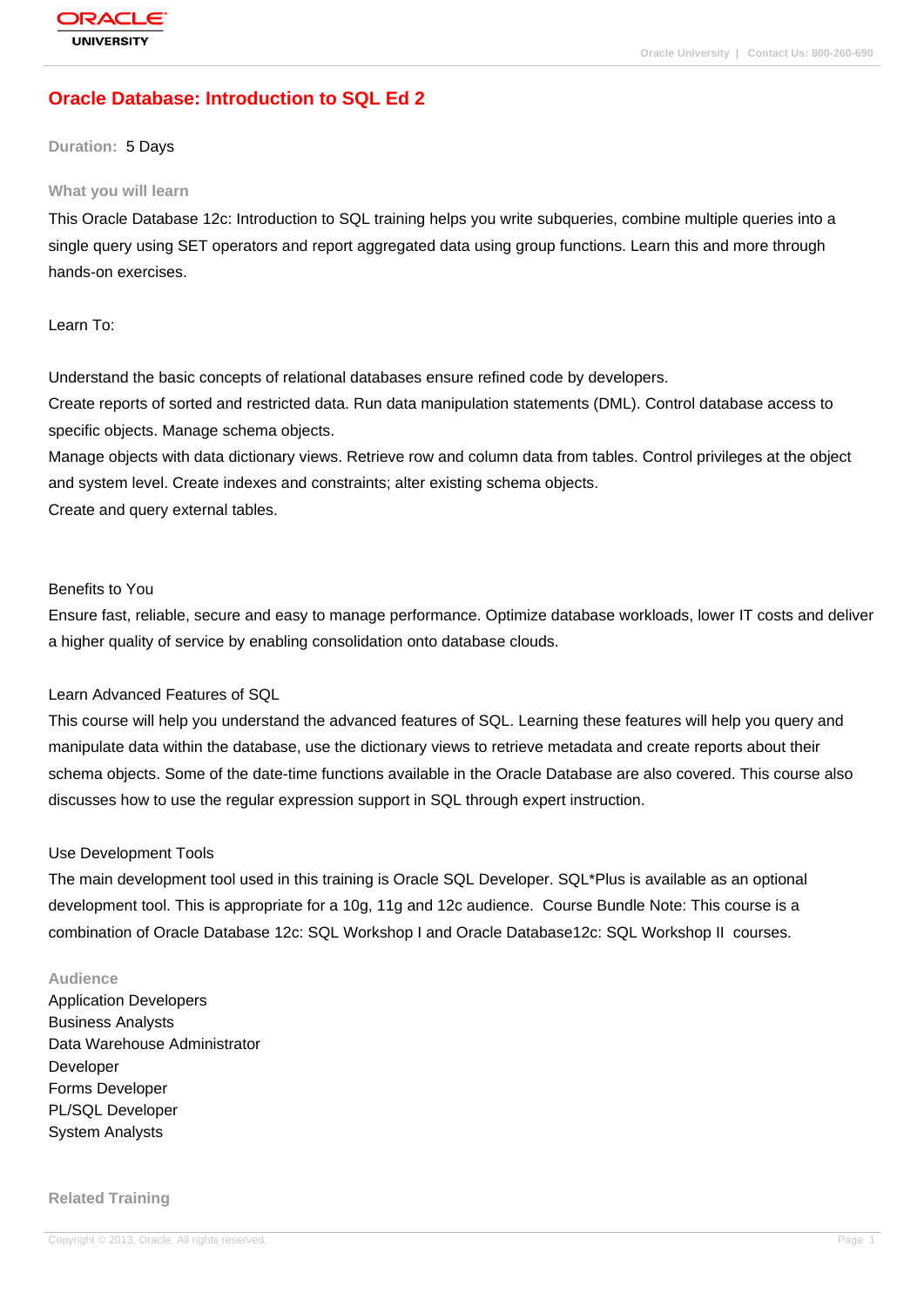### Required Prerequisites

Data processing

Familiarity with data processing concepts and techniques

#### **Course Objectives**

Identify the major structural components of the Oracle Database 12c

Manage objects with data dictionary views

Manage schema objects

Retrieve row and column data from tables

Run data manipulation statements (DML) in Oracle Database 12c

Use scalar and correlated sub-queries

Utilize views to display data

Write SELECT statements that include queries

Write multiple-column sub-queries

Control database access to specific objects

Create reports of aggregated data

Create reports of sorted and restricted data

#### Create tables to store data

Display data from multiple tables using the ANSI SQL 99 JOIN syntax

Employ SQL functions to retrieve customized data

#### **Course Topics**

### **Introduction**

Course Objectives, Course Agenda and Appendixes Used in this Course Overview of Oracle Database 12c and Related Products Overview of relational database management concepts and terminologies Introduction to SQL and its development environments What is Oracle SQL Developer? Starting SQL\*Plus from Oracle SQL Developer The Human Resource (HR) Schema Tables used in the Course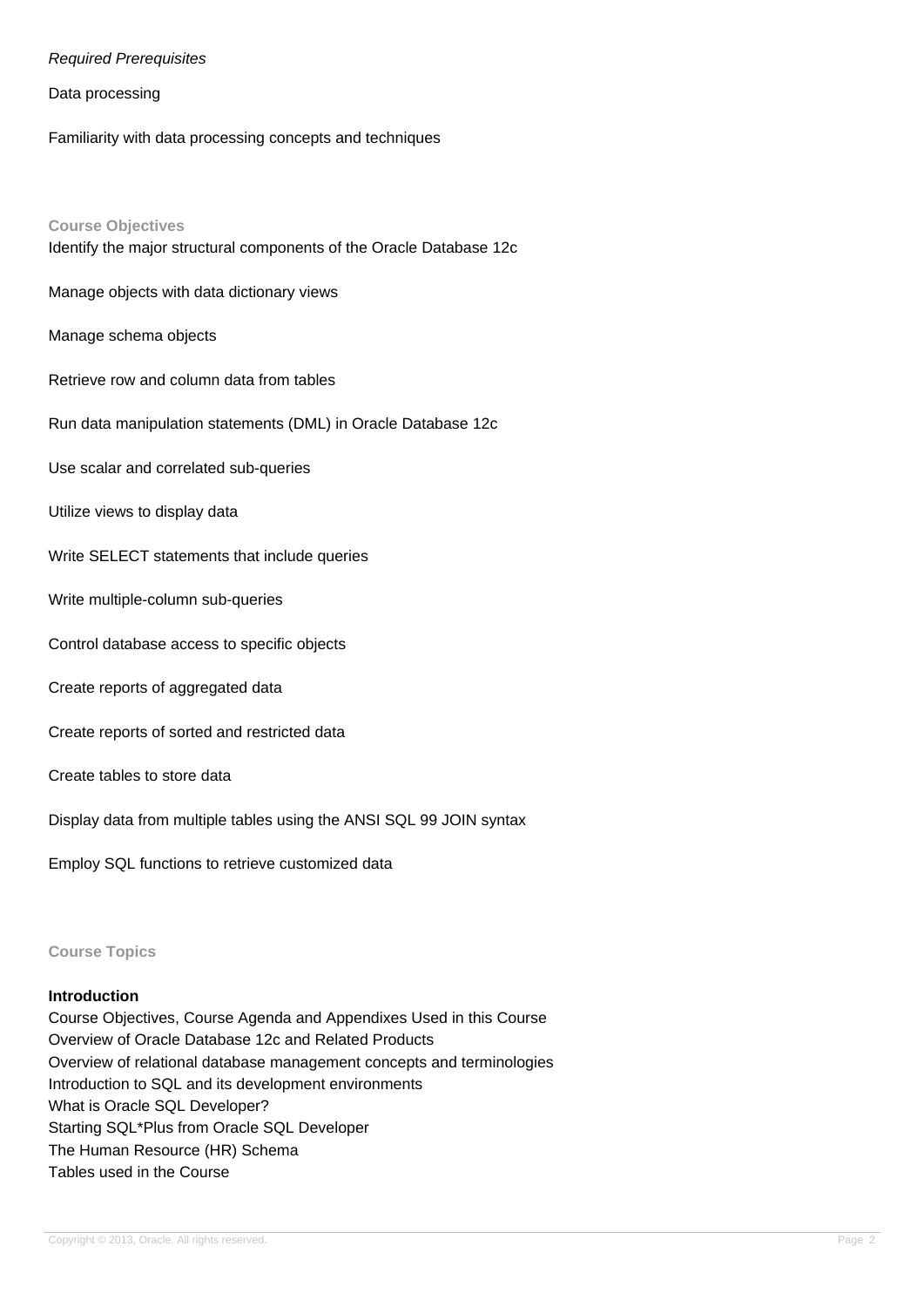# **Working with Oracle Cloud Exadata Express Cloud Service**

Introduction to Oracle Database Exadata Express Cloud Service Accessing Cloud Database using SQL Workshop Connecting to Exadata Express Database using Database Clients

## **Retrieving Data using the SQL SELECT Statement**

Capabilities of the SELECT statement Arithmetic expressions and NULL values in the SELECT statement Column aliases Use of concatenation operator, literal character strings, alternative quote operator, and the DISTINCT keyword Use of the DESCRIBE command

## **Restricting and Sorting Data**

Limiting the Rows Rules of precedence for operators in an expression Substitution Variables Using the DEFINE and VERIFY command

# **Using Single-Row Functions to Customize Output**

Describe the differences between single row and multiple row functions Manipulate strings with character function in the SELECT and WHERE clauses Manipulate numbers with the ROUND, TRUNC and MOD functions Perform arithmetic with date data Manipulate dates with the date functions

## **Using Conversion Functions and Conditional Expressions**

Describe implicit and explicit data type conversion Use the TO\_CHAR, TO\_NUMBER, and TO\_DATE conversion functions Nest multiple functions Apply the NVL, NULLIF, and COALESCE functions to data Use conditional IF THEN ELSE logic in a SELECT statement

### **Reporting Aggregated Data Using the Group Functions**

Group Functions Creating Groups of Data Restricting Group Results

# **Displaying Data from Multiple Tables Using Joins**

Introduction to JOINS Types of Joins Natural join Self-join Non equijoins OUTER join

## **Using Subqueries to Solve Queries**

Introduction to Subqueries Single Row Subqueries Multiple Row Subqueries

### **Using the SET Operators** Set Operators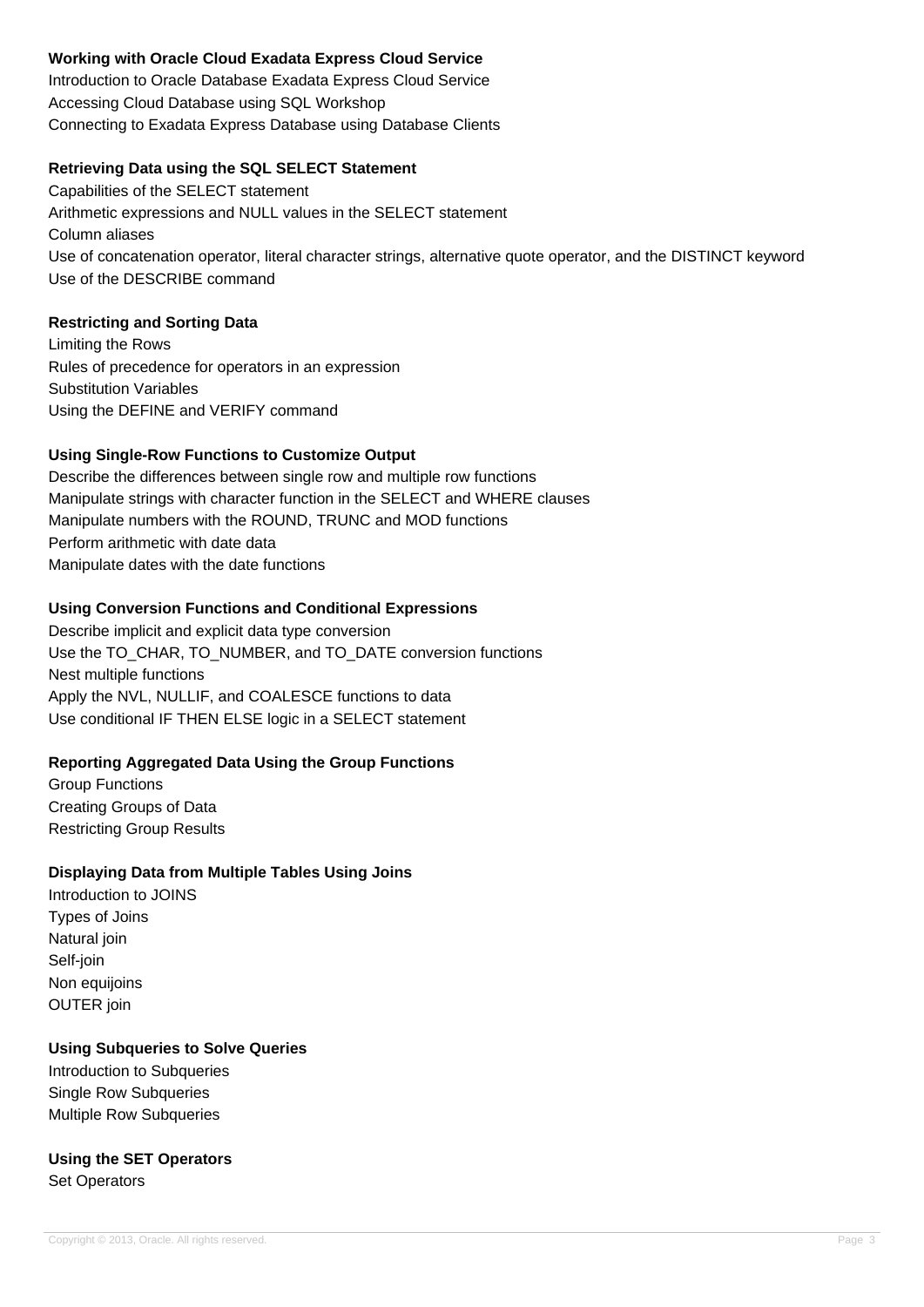UNION and UNION ALL operator INTERSECT operator MINUS operator Matching the SELECT statements Using ORDER BY clause in set operations

## **Managing Tables using DML statements**

Data Manipulation Language Database Transactions

**Introduction to Data Definition Language**

Data Definition Language

# **Introduction to Data Dictionary Views**

Introduction to Data Dictionary Describe the Data Dictionary Structure Using the Data Dictionary views Querying the Data Dictionary Views

## **Creating Sequences, Synonyms, Indexes**

Overview of sequences Overview of synonyms Overview of indexes

# **Creating Views**

Overview of views

## **Managing Schema Objects**

Managing constraints Creating and using temporary tables Creating and using external tables

# **Retrieving Data by Using Subqueries**

Retrieving Data by Using a Subquery as Source Working with Multiple-Column subqueries Using Scalar subqueries in SQL Correlated Subqueries Working with the WITH clause

# **Manipulating Data by Using Subqueries**

Using Subqueries to Manipulate Data Inserting by Using a Subquery as a Target Using the WITH CHECK OPTION Keyword on DML Statements Using Correlated Subqueries to Update and Delete rows

## **Controlling User Access**

System privileges Creating a role Object privileges Revoking object privileges

# **Manipulating Data**